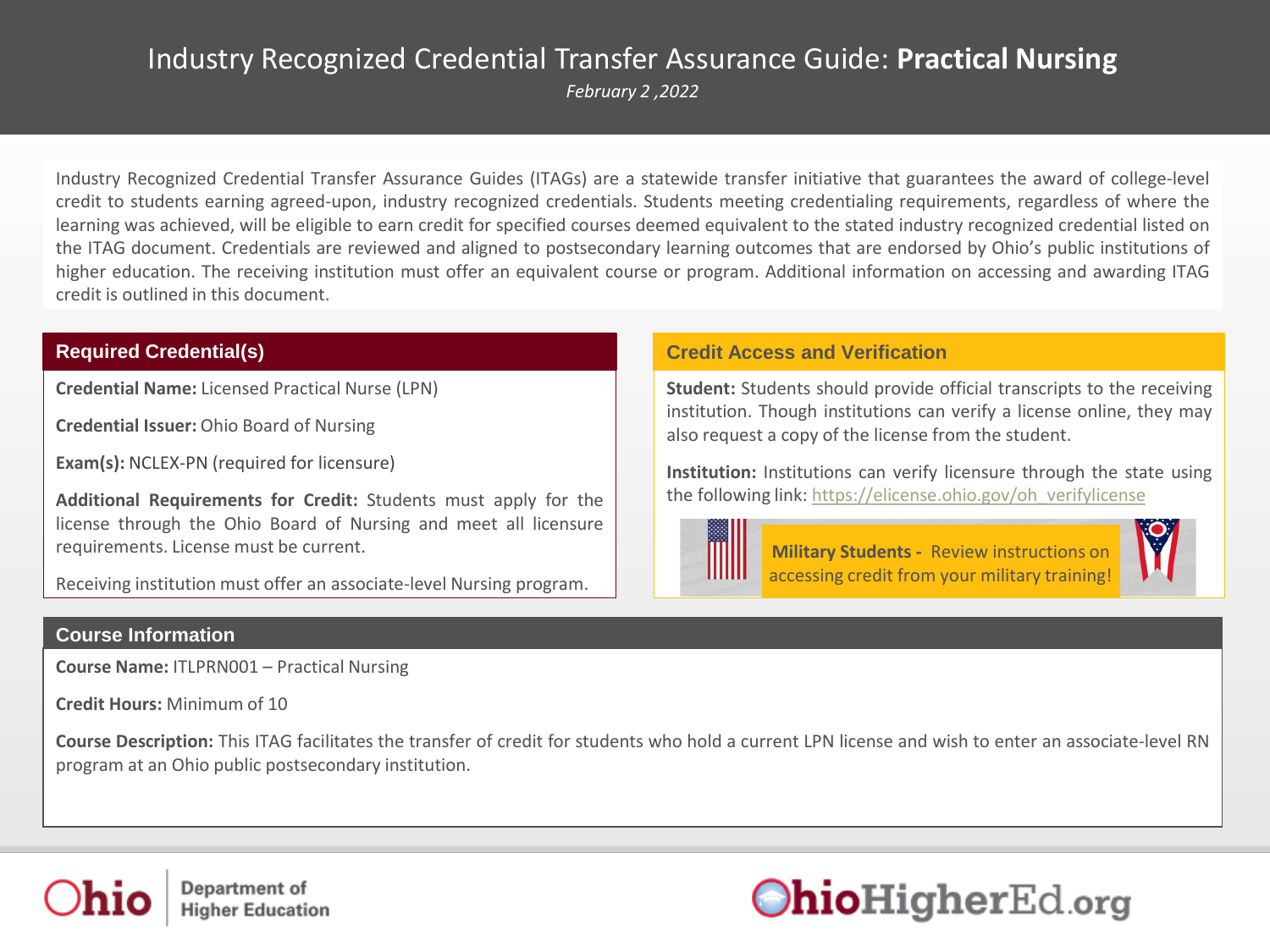*Proposed Alignment of Ohio Board of Nursing and Nurse of the Future Standards to Postsecondary Learning Outcomes for Practical Nursing* 

| <b>Postsecondary Learning Outcomes</b><br>(Shared with CTAG in Practical Nursing) | <b>Content from Credential</b>                                                                                                                                                                                                                                          |
|-----------------------------------------------------------------------------------|-------------------------------------------------------------------------------------------------------------------------------------------------------------------------------------------------------------------------------------------------------------------------|
|                                                                                   | Will provide holistic care that recognizes the preferences of an individual and families, values needs, and<br>respects the client or designee as a full partner in providing compassionate, coordinated, age- and culturally<br>appropriate, safe, and effective care. |
|                                                                                   | Utilize basic nursing art and science practiced in a variety of structured settings, to safely deliver nursing<br>care to individuals and groups across the life span, that include but are not limited to:                                                             |
| <b>Provide Patient and Family-</b><br><b>Centered Care</b>                        | The application of nursing care concepts in addressing the physiological, psychological, cultural, and spiritual<br>needs of patients.                                                                                                                                  |
|                                                                                   | Provide a safe and effective care environment by:                                                                                                                                                                                                                       |
|                                                                                   | Maintaining psychosocial and physiological integrity and adaptation<br>$\bullet$                                                                                                                                                                                        |
|                                                                                   | Providing basic care and comfort modalities<br>$\bullet$                                                                                                                                                                                                                |
|                                                                                   | Providing safe pharmacological therapies<br>$\bullet$                                                                                                                                                                                                                   |
|                                                                                   | Providing health promotion and maintenance through effective patient teaching.                                                                                                                                                                                          |
|                                                                                   | Demonstrate accountability for the delivery of standard-based nursing care that is consistent with moral,                                                                                                                                                               |
|                                                                                   | altruistic, legal, ethical, regulatory, and humanistic principles.                                                                                                                                                                                                      |
| <b>Demonstrate Professionalism</b>                                                | Demonstrate knowledge of legal, ethical, historical, and emerging issues in nursing that include but are not                                                                                                                                                            |
|                                                                                   | limited to the law and rules regulating nursing practice in Ohio.                                                                                                                                                                                                       |
|                                                                                   |                                                                                                                                                                                                                                                                         |
|                                                                                   | Demonstrate professionalism in acting as a mentor for other nurses.                                                                                                                                                                                                     |



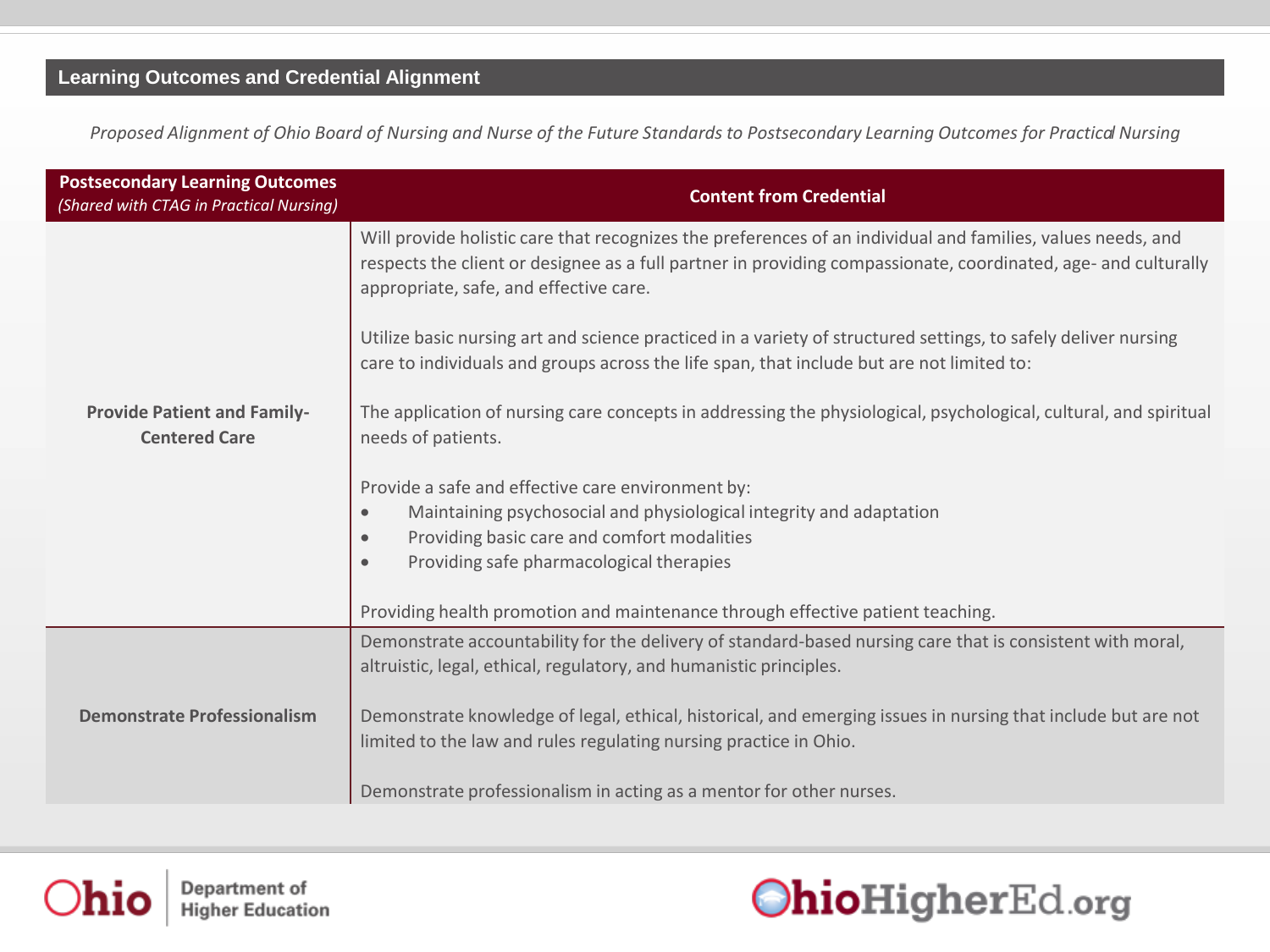### **Learning Outcomes and Credential Alignment** *(cont.)*

| <b>Provide Leadership</b>                        | Influence the behavior of individuals or groups of individuals in a way that will facilitate the achievement of shared goals.                                                                                                                                                                                                                            |
|--------------------------------------------------|----------------------------------------------------------------------------------------------------------------------------------------------------------------------------------------------------------------------------------------------------------------------------------------------------------------------------------------------------------|
|                                                  | Delegate nursing tasks in accordance with Chapter 4723-13 of the Administrative Code.                                                                                                                                                                                                                                                                    |
| <b>Provide Systems-</b><br><b>Based Practice</b> | Demonstrate an awareness of and responsiveness to the larger context of the health care system, and the ability to<br>effectively call on microsystem resources to provide care that is of optimal quality and value.                                                                                                                                    |
|                                                  | Apply basic biological, physical, and technological sciences, human anatomy and physiology, chemistry, microbiology,<br>nutrition, pharmacology, mathematics, and computer operations in the care of patients.                                                                                                                                           |
|                                                  | Apply social and behavioral sciences that are necessary for a basic understanding of the effect of a patient's religious,<br>spiritual, cultural, gender identity, sexuality, and growth and developmental experiences on the patient's health and the<br>patient's attitude toward health maintenance, and to effectively communicate with the patient. |
|                                                  | Utilize the nursing process effectively in providing nursing care, including:<br>Collection and organization of relevant health care data; and<br>Assisting in the identification of health needs and problems.                                                                                                                                          |
| <b>Utilize Informatics</b><br>and Technology     | Utilize information and technology to communicate, manage knowledge, mitigate error, and support decision making.                                                                                                                                                                                                                                        |
|                                                  | Utilize information management as it pertains to health records, nursing science, and evidence-based practice, and<br>document nursing care within various health information systems.                                                                                                                                                                   |
| <b>Demonstrate</b><br>Proper                     | Effectively communicate and interact with patients, families, and colleagues, fostering mutual respect and shared decision<br>making to enhance client satisfaction and health outcomes.                                                                                                                                                                 |
| <b>Communication</b>                             | Adequately document nursing care within various health information systems.                                                                                                                                                                                                                                                                              |



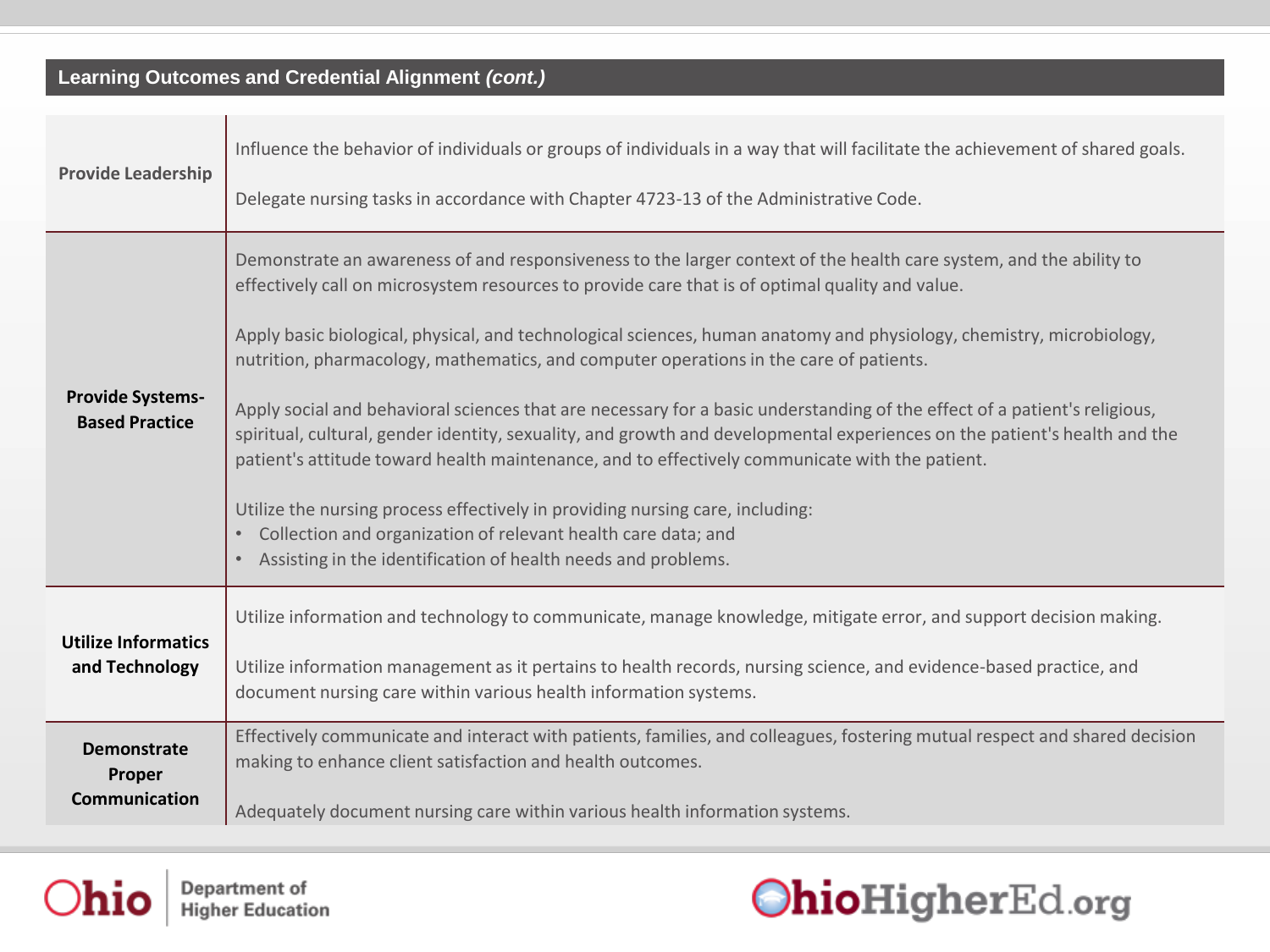### **Learning Outcomes and Credential Alignment** *(cont.)*

| <b>Demonstrate Teamwork and Collaboration</b> | Function effectively within nursing and the interdisciplinary health care teams, fostering open<br>communication, mutual respect, shared decision making, team learning, and development.<br>Contribute to the interdisciplinary health care team in addressing patient physiological,<br>psychological, cultural, and spiritual needs (OBN). |  |
|-----------------------------------------------|-----------------------------------------------------------------------------------------------------------------------------------------------------------------------------------------------------------------------------------------------------------------------------------------------------------------------------------------------|--|
|                                               | Collaborate with patients, families, other members of the health care team, and other individuals<br>significant to the patient.                                                                                                                                                                                                              |  |
| <b>Provide Adequate Safety</b>                | Minimize risk of harm to patients and providers through both system effectiveness and individual<br>performance.                                                                                                                                                                                                                              |  |
|                                               | Maintain a safe and effective care environment through coordinated care.                                                                                                                                                                                                                                                                      |  |
|                                               | Apply safety strategies and infection control principles.                                                                                                                                                                                                                                                                                     |  |
| <b>Demonstrate Quality Improvement</b>        | Collect data to monitor the outcomes of care and use data to continuously improve the quality and<br>safety of health care systems.                                                                                                                                                                                                           |  |
| <b>Implement Evidence-Based Practice</b>      | Identify the value of using the best current evidence coupled with clinical expertise and<br>consideration of a patient's preferences, experience, and values to make practice decisions.                                                                                                                                                     |  |
|                                               | Apply principles of clinical judgment in the delivery of nursing care.                                                                                                                                                                                                                                                                        |  |



Department of **Higher Education**